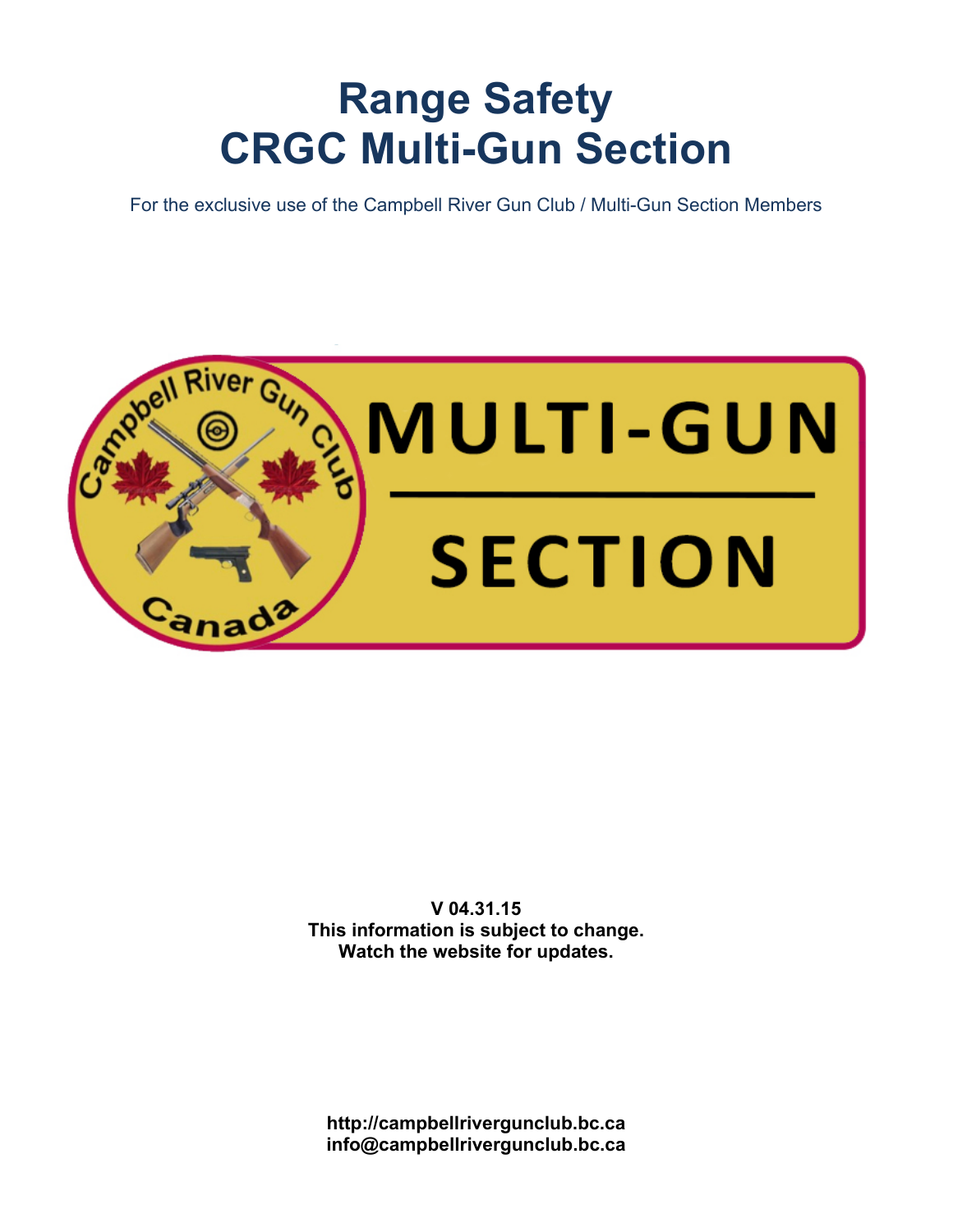

# **Range Safety**

- These are the rules for the CRGC Multi-Gun Section.
- Other ranges may have additional rules that MUST be followed to participate in any practices or competitions. Check with the local range for details.
- Any rule not explicitly covered by this document will be resolved with a ruling by the Range Officer(s). Rulings by the Range Officer(s) will be final and serve as a precedent for the duration of the practice. The rule/action in questions will be reviewed and added to this document if deemed necessary.
- Any member that performs unsafe firearms handling will be asked to step away from the firing line or course of fire for the rest of the current practice. They may return to the next practice session.
- Any member that demonstrates consistent unsafe firearms handling may be removed from the section.
- The Multi-Gun Section reserves the right to deny access to the range or remove a member or non-member at anytime. Using the Multi-Gun Section resources and practicing Multi-Gun on the CRGC ranges is a privilege not a right.

#### **Designated Safe Areas**

- When needed there will be designated Safe Firearms Handling Areas at each practice.
- Check in with the Range Officer on where to setup before bringing your firearms into the practice area.
- Unloaded firearms may be handled and/or displayed in designated areas only.
- Ammunition and loaded firearms must not be handled in any Safe Area.

**Transporting a Firearm** (walking from the car, between stages, to or from the Safe Area)

- Firearms should be in the case whenever possible for transportation.
- If hand carried or slung, the muzzle must be pointed straight up. Do not point the muzzle down at the ground to transport a firearm.
- Rifles & Shotguns must be transported with actions open and unloaded or with a chamber safety flag whenever possible.
- Handgun movement (without a holster) is done holding the Handgun in one hand raised above shoulder level - while the muzzle is pointed straight up. Slide is open.
- Only qualified members can use a Holster.

#### **Transporting a Firearm** (in a vehicle/during CRGC range use)

- Members must have the following information ready for inspection at anytime
	- o An active Campbell River Gun Club Membership
	- o Their current PAL
	- o Any required Firearm Registration Certificates
	- o Any required Authorization to Transport permits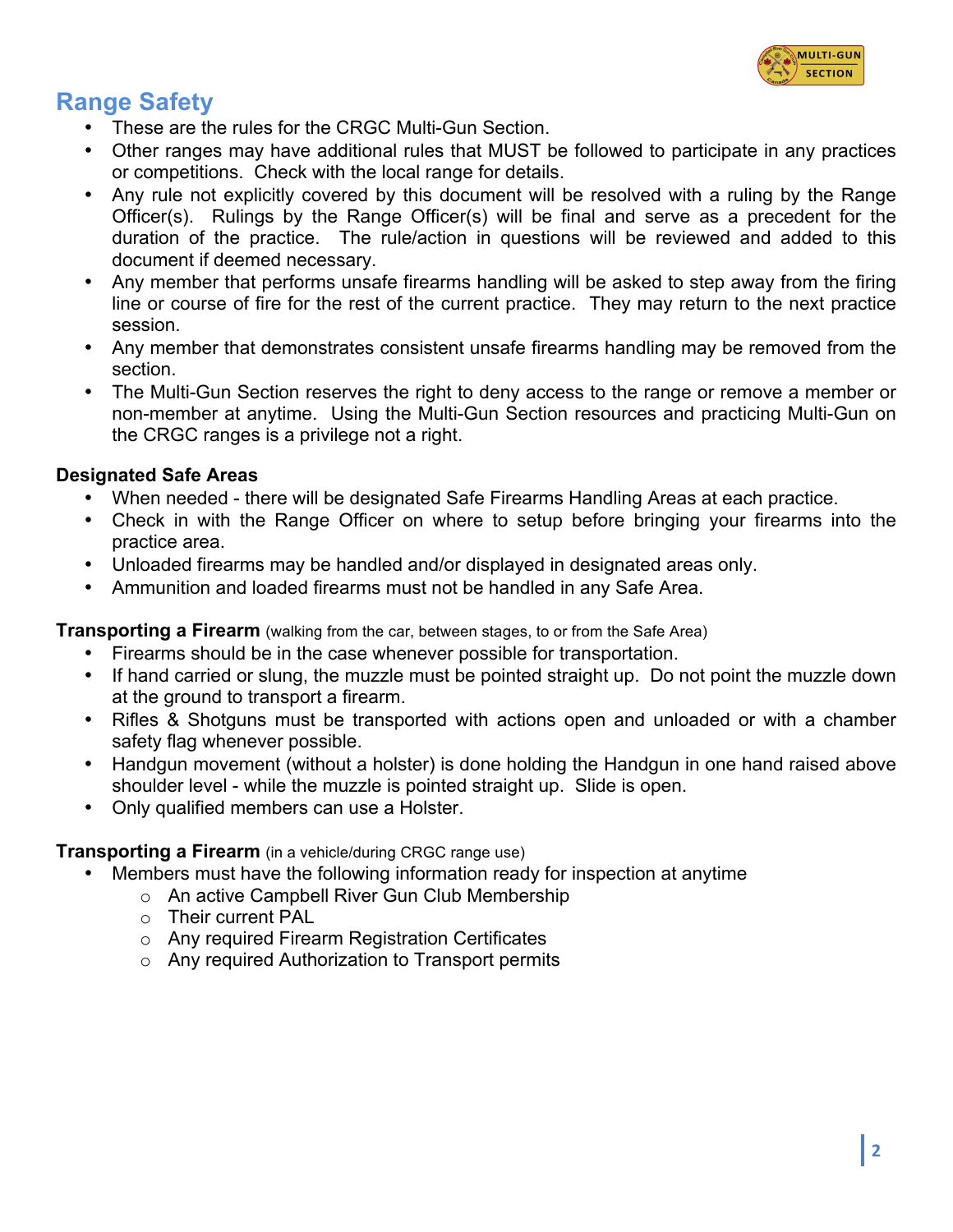

## **Range Commands**

On the range – commands are commands! They are not suggestions. They are words that demand a specific course of action. Get to know and understand the following commands and check with your RO onsite if you are not clear on the meaning or required action to any of the commands.

#### **EARS AND EYES / RANGE IS HOT / RANGE IS LIVE**

Ears and Eyes is a simple check to make sure your hearing and eye protection are in place before the Range Goes Hot

When firearms or ammunition are about to be moved into the Live Fire Area, the RO will let everyone know the "RANGE IS HOT/LIVE". This means everyone should have his or her ears and eye protection on and everyone not involved in shooting should be in the appropriate area and the shooters are starting to get ready to fire.

#### **RANGE IS CLEAR**

When the course of fire is finished and all firearms are cleared and stored the Range Officer will say the "RANGE IS CLEAR". This means people may go down range to check targets, pick up ammunition and generally move around the range.

#### **DO YOU UNDERSTAND THE COURSE OF FIRE**

The RO may take the time to remind the shooter(s) what the course of fire is or ask you if you know what it is. If you know and are ready respond with "YES". If you have questions or are unsure about something – now is the time to speak up.

#### **LOAD AND MAKE READY**

When this command is given you are clear to load your firearm and place it in the ready position, as defined by the RO for the course of fire, with the safety on.

#### **SHOOTER READY? or ARE YOU READY?**

If you are ready you do not need to respond. If you are not ready say "NO" – and explain to the RO what your issue is.

#### **STAND BY**

You should be in the ready position, the firearm is now loaded, and on safe. A short delay will take place as the RO double checks everyone is ready.

#### **BEEP or UP**

Usually the command "Stand-By" will be followed by a timer beep that signals you may begin the course of fire. The RO may also decide to us the word "UP". "UP" also means you are clear to engage the targets.